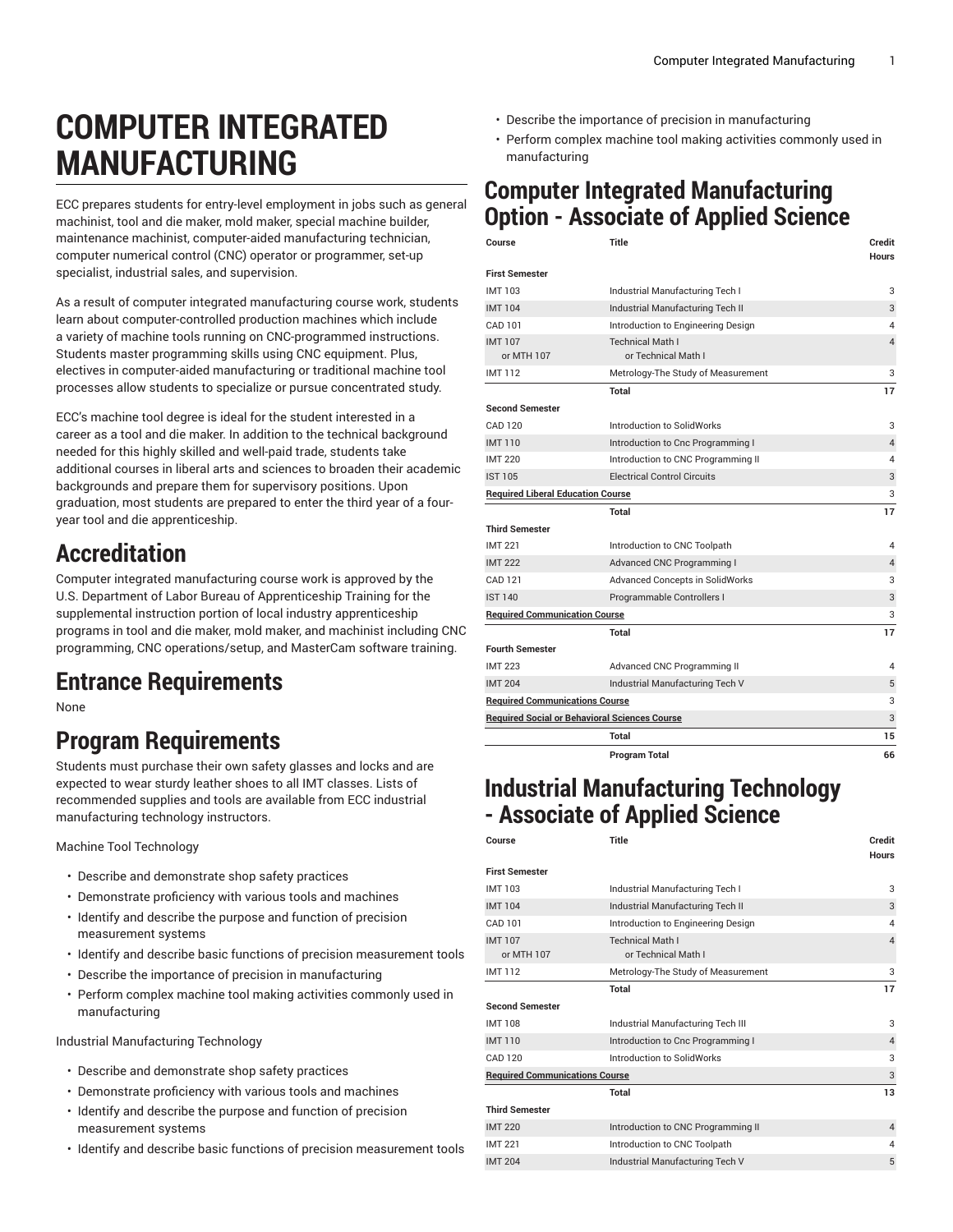| <b>Liberal Education Requirement</b>                 | 3         |
|------------------------------------------------------|-----------|
| Total                                                | 16        |
| <b>Fourth Semester</b>                               |           |
| <b>Industrial Electives</b>                          | $11 - 12$ |
| <b>Required Social or Behavioral Sciences Course</b> | 3         |
| <b>Required Communications Course</b>                | 3         |
| Total                                                | $17-18$   |
| <b>Program Total</b>                                 | 63-64     |

### **Industrial Electives**

| Course         | Title                                           | <b>Credits</b> |
|----------------|-------------------------------------------------|----------------|
| <b>IMT 222</b> | Advanced CNC Programming I                      | 4              |
| <b>IMT 223</b> | Advanced CNC Programming II                     | 4              |
| <b>IMT 212</b> | Metallurgy-The Study of Steel                   | $\mathcal{P}$  |
| <b>CAD 105</b> | Pro/ENGINEER Basic Design Training              | 3              |
| CAD 121        | <b>Advanced Concepts in SolidWorks</b>          | 3              |
| <b>CAD 205</b> | <b>Geometric Dimensioning &amp; Tolerancing</b> | 3              |
| <b>CAD 208</b> | Applied Descriptive Geometry & Statics          | 4              |
| <b>IMT 234</b> | Special Topics in Industrial Manuf.             | $1 - 3$        |

### **Machine Tool Technology - Associate of Applied Science**

| Course                                      | <b>Title</b>                        | <b>Credit</b><br><b>Hours</b> |
|---------------------------------------------|-------------------------------------|-------------------------------|
| <b>First Semester</b>                       |                                     |                               |
| <b>IMT103</b>                               | Industrial Manufacturing Tech I     | 3                             |
| <b>IMT104</b>                               | Industrial Manufacturing Tech II    | 3                             |
| CAD 101                                     | Introduction to Engineering Design  | 4                             |
| <b>IMT107</b>                               | <b>Technical Math I</b>             | $\overline{4}$                |
| or MTH 107                                  | or Technical Math I                 |                               |
| <b>IMT112</b>                               | Metrology-The Study of Measurement  | 3                             |
|                                             | Total                               | 17                            |
| <b>Second Semester</b>                      |                                     |                               |
| <b>IMT108</b>                               | Industrial Manufacturing Tech III   | 3                             |
| <b>IMT110</b>                               | Introduction to Cnc Programming I   | $\overline{4}$                |
| <b>IMT119</b>                               | <b>Fabrication of Machine Parts</b> | 3                             |
| <b>Required Communication Course</b>        |                                     | 3                             |
| <b>Required Liberal Education Course</b>    |                                     | 3                             |
|                                             | Total                               | 16                            |
| <b>Third Semester</b>                       |                                     |                               |
| <b>IMT 203</b>                              | Manufacturing Process & Design Tech | 3                             |
| <b>IMT 204</b>                              | Industrial Manufacturing Tech V     | 5                             |
| <b>IST 121</b>                              | <b>Fluid Power Systems</b>          | 3                             |
| <b>Social or Behavioral Sciences Course</b> |                                     | 3                             |
|                                             | Total                               | 14                            |
| <b>Fourth Semester</b>                      |                                     |                               |
| <b>IMT 208</b>                              | <b>Basic Die Theory</b>             | $\overline{4}$                |
| <b>IMT 209</b>                              | <b>Basic Mold Theory</b>            | 4                             |
| <b>IMT 214</b>                              | Jig & Fixture Theory                | $\overline{2}$                |
| <b>WEL 101</b>                              | Welding I                           | 2.5                           |
| <b>Required Communications Course</b>       |                                     | 3                             |
|                                             | Total                               | 15.5                          |
|                                             | <b>Program Total</b>                | 62.5                          |
|                                             |                                     |                               |

### **CNC Programmer-Vocational Specialist**

| Course                      | <b>Title</b>                                   | Credit<br><b>Hours</b> |
|-----------------------------|------------------------------------------------|------------------------|
| <b>First Semester</b>       |                                                |                        |
| <b>IMT103</b>               | Industrial Manufacturing Tech I                | 3                      |
| <b>IMT104</b>               | Industrial Manufacturing Tech II               | 3                      |
| <b>IMT107</b><br>or MTH 107 | <b>Technical Math I</b><br>or Technical Math I | $\overline{4}$         |
| CAD 101                     | Introduction to Engineering Design             | $\overline{4}$         |
|                             | Total                                          | 14                     |
| <b>Second Semester</b>      |                                                |                        |
| <b>IMT110</b>               | Introduction to Cnc Programming I              | $\overline{4}$         |
| <b>IMT 220</b>              | Introduction to CNC Programming II             | 4                      |
|                             | Total                                          | 8                      |
| <b>Third Semester</b>       |                                                |                        |
| <b>IMT 221</b>              | Introduction to CNC Toolpath                   | 4                      |
|                             | Total                                          | 4                      |
| <b>Fourth Semester</b>      |                                                |                        |
| <b>IMT 222</b>              | Advanced CNC Programming I                     | $\overline{4}$         |
| <b>IMT 223</b>              | Advanced CNC Programming II                    | $\overline{4}$         |
|                             | Total                                          | 8                      |
|                             | <b>Program Total</b>                           | 34                     |

### **Computer Integrated Manufacturing - Vocational Specialist**

| Course                 | <b>Title</b>                           | Credit<br><b>Hours</b>  |
|------------------------|----------------------------------------|-------------------------|
| <b>First Semester</b>  |                                        |                         |
| <b>IMT103</b>          | Industrial Manufacturing Tech I        | 3                       |
| <b>IMT104</b>          | Industrial Manufacturing Tech II       | 3                       |
| CAD 101                | Introduction to Engineering Design     | $\overline{4}$          |
| <b>IMT107</b>          | <b>Technical Math I</b>                | $\overline{4}$          |
| CAD 120                | Introduction to SolidWorks             | 3                       |
|                        | <b>Total</b>                           | 17                      |
| <b>Second Semester</b> |                                        |                         |
| <b>CAD 121</b>         | <b>Advanced Concepts in SolidWorks</b> | 3                       |
| <b>IST 121</b>         | <b>Fluid Power Systems</b>             | 3                       |
| <b>IST 140</b>         | Programmable Controllers I             | 3                       |
| <b>IMT110</b>          | Introduction to Cnc Programming I      | $\overline{4}$          |
|                        | Total                                  | 13                      |
| <b>Third Semester</b>  |                                        |                         |
| <b>IMT 220</b>         | Introduction to CNC Programming II     | $\overline{4}$          |
| <b>IMT 221</b>         | Introduction to CNC Toolpath           | $\overline{\mathbf{A}}$ |
| <b>CAD 208</b>         | Applied Descriptive Geometry & Statics | $\overline{4}$          |
|                        | <b>Total</b>                           | 12                      |
|                        | <b>Program Total</b>                   | 42                      |

### **Machine Tool Operations - Vocational Specialist**

| Course                      | Title                                          | Credit<br><b>Hours</b> |
|-----------------------------|------------------------------------------------|------------------------|
| <b>First Semester</b>       |                                                |                        |
| <b>IMT103</b>               | Industrial Manufacturing Tech I                | 3                      |
| <b>IMT104</b>               | Industrial Manufacturing Tech II               | 3                      |
| <b>IMT107</b><br>or MTH 107 | <b>Technical Math I</b><br>or Technical Math I | 4                      |
| CAD 101                     | Introduction to Engineering Design             | $\overline{4}$         |
| <b>IMT112</b>               | Metrology-The Study of Measurement             | 3                      |
|                             | Total                                          | 17                     |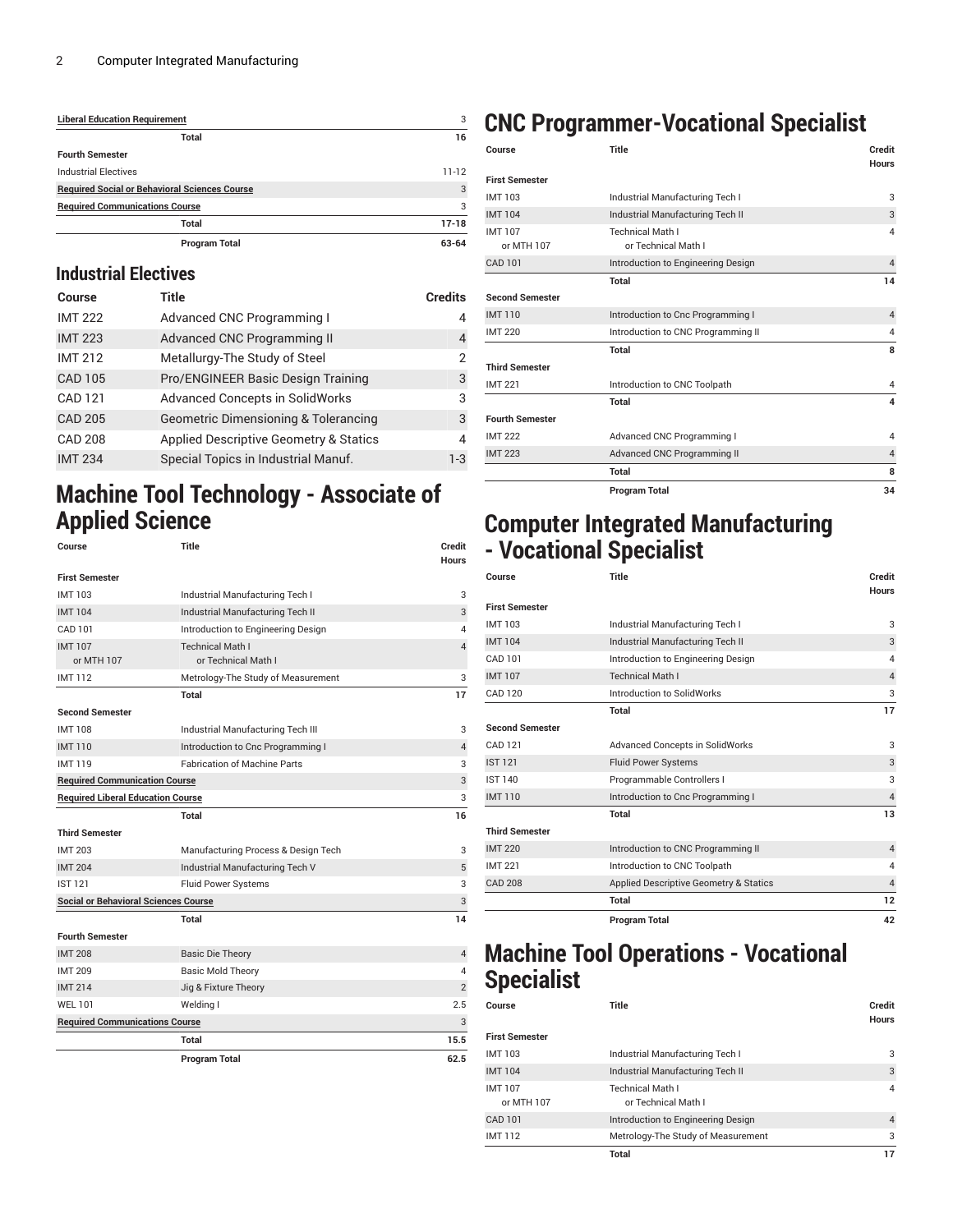| <b>Second Semester</b> |                                     |                |
|------------------------|-------------------------------------|----------------|
| <b>IMT108</b>          | Industrial Manufacturing Tech III   | 3              |
| <b>IMT110</b>          | Introduction to Cnc Programming I   | $\overline{4}$ |
| <b>IMT119</b>          | <b>Fabrication of Machine Parts</b> | 3              |
| <b>IMT 220</b>         | Introduction to CNC Programming II  | $\overline{4}$ |
| <b>IMT 212</b>         | Metallurgy-The Study of Steel       | $\overline{2}$ |
|                        | Total                               | 16             |
|                        | <b>Program Total</b>                | 33             |

## **Mold Making - Basic Vocational Specialist**

|                        | Program Total                       | 29                     |
|------------------------|-------------------------------------|------------------------|
|                        | <b>Total</b>                        | 16                     |
| <b>IMT 209</b>         | <b>Basic Mold Theory</b>            | $\overline{4}$         |
| or MTH 107             | or Technical Math I                 |                        |
| <b>IMT107</b>          | <b>Technical Math I</b>             | $\overline{4}$         |
| <b>IMT119</b>          | <b>Fabrication of Machine Parts</b> | 3                      |
| <b>IMT 212</b>         | Metallurgy-The Study of Steel       | $\overline{2}$         |
| <b>IMT108</b>          | Industrial Manufacturing Tech III   | 3                      |
| <b>Second Semester</b> |                                     |                        |
|                        | Total                               | 13                     |
| <b>IST 121</b>         | <b>Fluid Power Systems</b>          | 3                      |
| CAD 101                | Introduction to Engineering Design  | 4                      |
| <b>IMT104</b>          | Industrial Manufacturing Tech II    | 3                      |
| <b>IMT103</b>          | Industrial Manufacturing Tech I     | 3                      |
| <b>First Semester</b>  |                                     |                        |
| Course                 | Title                               | Credit<br><b>Hours</b> |
|                        |                                     |                        |

### **CNC Operator - Basic Vocational Specialist**

| Course                      | Title                                          | Credit<br><b>Hours</b> |
|-----------------------------|------------------------------------------------|------------------------|
| <b>First Semester</b>       |                                                |                        |
| <b>IMT103</b>               | Industrial Manufacturing Tech I                | 3                      |
| <b>IMT104</b>               | Industrial Manufacturing Tech II               | 3                      |
| <b>IMT107</b><br>or MTH 107 | <b>Technical Math I</b><br>or Technical Math I | $\overline{4}$         |
|                             | Total                                          | 10                     |
| <b>Second Semester</b>      |                                                |                        |
| CAD 101                     | Introduction to Engineering Design             | $\overline{4}$         |
| <b>IMT110</b>               | Introduction to Cnc Programming I              | $\overline{4}$         |
| <b>IMT 220</b>              | Introduction to CNC Programming II             | 4                      |
|                             | <b>Total</b>                                   | 12                     |
|                             | <b>Program Total</b>                           | 22                     |

**Tool and Die Making - Basic Vocational Specialist**

| Course                      | Title                                          | Credit<br><b>Hours</b> |
|-----------------------------|------------------------------------------------|------------------------|
| <b>First Semester</b>       |                                                |                        |
| <b>IMT103</b>               | Industrial Manufacturing Tech I                | 3                      |
| <b>IMT104</b>               | Industrial Manufacturing Tech II               | 3                      |
| CAD 101                     | Introduction to Engineering Design             | $\overline{4}$         |
|                             | Total                                          | 10                     |
| <b>Second Semester</b>      |                                                |                        |
| <b>IMT107</b><br>or MTH 107 | <b>Technical Math I</b><br>or Technical Math I | 4                      |
| <b>IMT108</b>               | Industrial Manufacturing Tech III              | 3                      |

| <b>IMT 208</b> | <b>Basic Die Theory</b> |    |
|----------------|-------------------------|----|
|                | Total                   |    |
|                | <b>Program Total</b>    | 21 |

All IMT courses numbered 100 and above may be applied to the major field and elective requirement for the Associate in Arts and Associate in Science degrees.

#### **IMT 103 Industrial Manufacturing Tech I (3) 1,4**

This course provides classroom and laboratory learning experiences related to fundamental machine tool technology by focusing on power saws, drill presses, basic lathes and related tooling. Course includes speed and feed calculation, part layout, basic measuring tools and related manufacturing theory. Safe work practices are strongly stressed. (1.2) Proficiency Credit Available (3 LETSIR) Pass/No Credit Available. **In-District Tuition/Fees:** \$446 (effective 2022/23 academic year) **[In-district](https://elgin.edu/pay-for-college/tuition-fees/) tuition rates are subject to change based on Board approval**. **Prerequisite:** None

**Semester(s) Offered:** Fall and Spring

#### **IMT 104 Industrial Manufacturing Tech II (3) 1,4**

This course is a continuation of IMT 103 beginning with engine lathes and introducing horizontal mills, vertical mills, and CNC basics. Course includes related information on tooling, speeds and feeds, measuring instruments and manufacturing theory. (1.2) Proficiency Credit Available (3 LETSIR) Pass/No Credit Not Available.

**In-District Tuition/Fees:** \$446 (effective 2022/23 academic year) **[In-district](https://elgin.edu/pay-for-college/tuition-fees/) tuition rates are subject to change based on Board approval**. **Prerequisite:** IMT 103 or consent of instructor **Semester(s) Offered:** Fall and Spring

#### **IMT 106 Mathematics for Machinists (5) 5,0**

Study of all mathematics used in the machine shop. Includes addition, subtraction, multiplication, division, fractions, decimals, percentage, area and volume, algebra, geometry, and right angle trigonometry. (1.2) Proficiency Credit Available (3 LETSIR) Pass/No Credit Not Available.

**In-District Tuition/Fees:** \$660 (effective 2022/23 academic year)

**[In-district](https://elgin.edu/pay-for-college/tuition-fees/) tuition rates are subject to change based on Board approval**. **Prerequisite:** None

**Semester(s) Offered:** Varies

#### **IMT 107 Technical Math I (4) 4,0**

The course emphasizes the mathematical knowledge needed to be successful in the workplace, including number systems, geometry, algebra, and trigonometry. Students will engage in problem-solving activities using real-world career examples that help students learn not only the needed mathematical skills, but also how those skills are used in specific fields of interest Special Note: This course is offered concurrently as MTH 107. The student must decide whether to earn credits in Industrial Manufacturing Technology (IMT) or Mathematics (MTH) prior to enrolling. (1.2) Proficiency Credit Available Pass/No Credit Not Available.

**In-District Tuition/Fees:** \$528 (effective 2022/23 academic year) **[In-district](https://elgin.edu/pay-for-college/tuition-fees/) tuition rates are subject to change based on Board approval**. **Prerequisite:** Grade of C or better in MTH 090, consent of instructor, or satisfaction of other placement criteria. **Semester(s) Offered:** Fall and Spring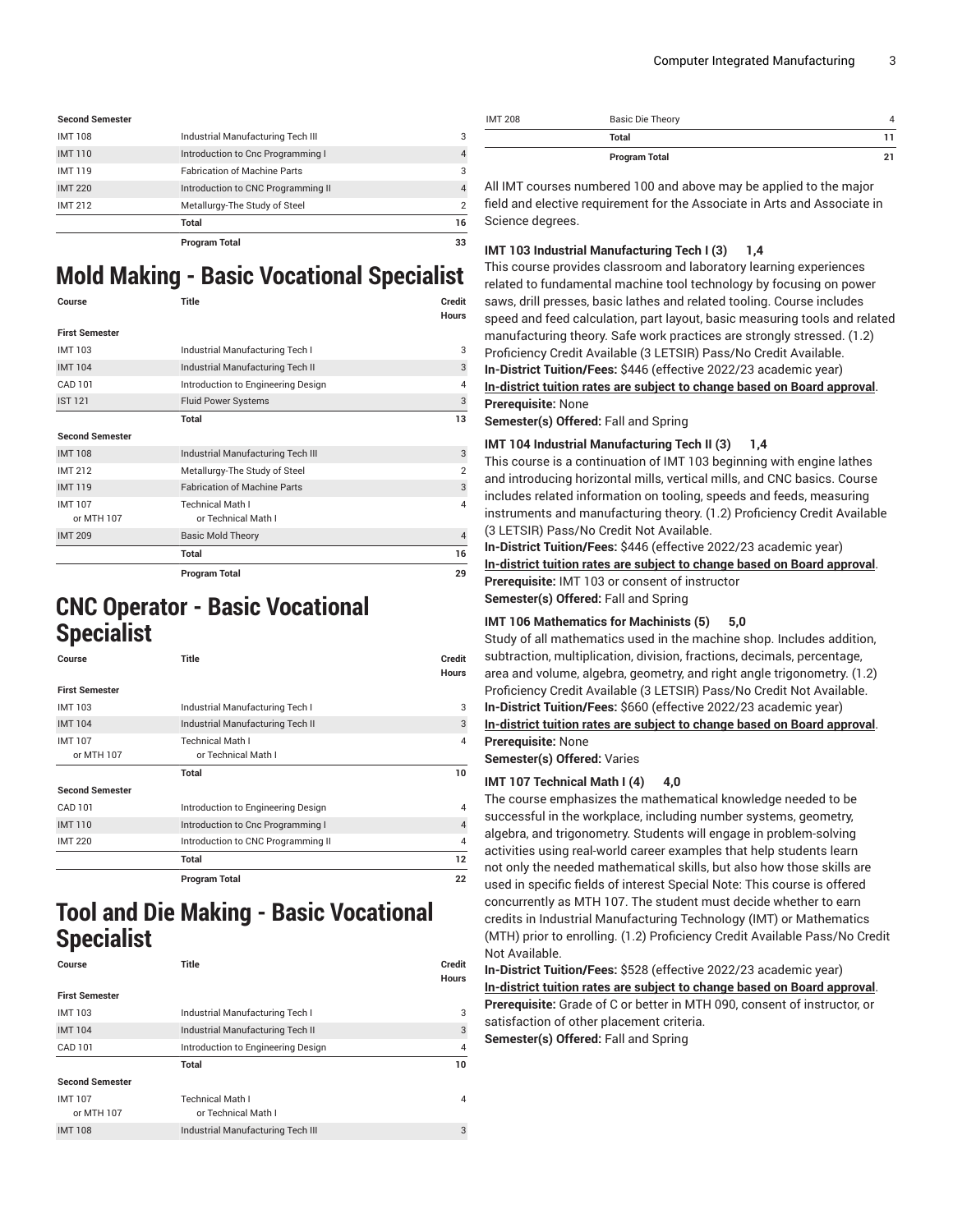#### **IMT 108 Industrial Manufacturing Tech III (3) 1,4**

A continuation of IMT 104, with emphasis on a greater degree of precision in completing a comprehensive project. Grinding operations, form grinding, O.D. and I.D. grinding are introduced, including grinding wheel specifications, technique and related manufacturing theory. (1.2) Proficiency Credit Available (3 LETSIR) Pass/No Credit Not Available. **In-District Tuition/Fees:** \$446 (effective 2022/23 academic year) **[In-district](https://elgin.edu/pay-for-college/tuition-fees/) tuition rates are subject to change based on Board approval**.

**Prerequisite:** IMT 107 or MTH 107 and IMT 104 and CAD 101 or consent of instructor

**Semester(s) Offered:** Fall and Spring

#### **IMT 109 Industrial Manufacturing Tech IV (3) 1,4**

A continuation of IMT 108 with emphasis on a greater degree of precision in completing a comprehensive project. The dividing head rotary table and EDM will be introduced, including electrode specifications, technique and related manufacturing theory. (1.2) Proficiency Credit Available (3 LETSIR) Pass/No Credit Not Available.

**In-District Tuition/Fees:** \$446 (effective 2022/23 academic year) **[In-district](https://elgin.edu/pay-for-college/tuition-fees/) tuition rates are subject to change based on Board approval**. **Prerequisite:** IMT 108

**Semester(s) Offered:** Fall and Spring

#### **IMT 110 Introduction to Cnc Programming I (4) 2,4**

A survey of the tools and theory regarding computer integrated manufacturing (CIM). CIM is the union of hardware and software, database management, and communications to automate and control production activities from planning and design to manufacturing and distribution. Introduces basic CNC lathe set up and operation. Includes safety, turning, grooving, drilling, boring, threading, and cutting tools. Programs are written, developed, simulated, run, and debugged on actual machine tools. (1.2) Proficiency Credit Available (3 LETSIR) Pass/No Credit Not Available.

**In-District Tuition/Fees:** \$578 (effective 2022/23 academic year) **[In-district](https://elgin.edu/pay-for-college/tuition-fees/) tuition rates are subject to change based on Board approval**. **Prerequisite:** (1) CAD 101 and IMT 104; and (2) IMT 107 or MTH 107; or (3) Consent of Instructor.

**Semester(s) Offered:** Fall and Spring

#### **IMT 111 Technical Mathematics II (4) 4,0**

Continuation of IMT 107, Technical Mathematics I, and an introduction to further methods used in mathematics problem-solving needed for technology. (1.2) Proficiency Credit Available Pass/No Credit Not Available.

**In-District Tuition/Fees:** \$528 (effective 2022/23 academic year) **[In-district](https://elgin.edu/pay-for-college/tuition-fees/) tuition rates are subject to change based on Board approval**. **Prerequisite:** Grade of C or better in IMT 107 or MTH 107 or consent of instructor

**Semester(s) Offered:** Varies

#### **IMT 112 Metrology-The Study of Measurement (3) 1,3**

A study and use of the various measuring tools used in the establishment of quality control for the manufacturing of parts and assemblies including basic SPC techniques. (1.2) Proficiency Credit Available (3 LETSIR) Pass/No Credit Available.

**In-District Tuition/Fees:** \$396 (effective 2022/23 academic year) **[In-district](https://elgin.edu/pay-for-college/tuition-fees/) tuition rates are subject to change based on Board approval**.

**Prerequisite:** None

**Semester(s) Offered:** Fall and Spring

#### **IMT 119 Fabrication of Machine Parts (3) 0,6**

The student will apply theory learned in lecture/discussion including selection of material and proper machine procedure to complete the project with the necessary tolerances and finishes. Improvements in areas of individual machining weakness will be stressed. (1.2) Proficiency Credit Available Pass/No Credit Not Available.

**In-District Tuition/Fees:** \$446 (effective 2022/23 academic year) **[In-district](https://elgin.edu/pay-for-college/tuition-fees/) tuition rates are subject to change based on Board approval**. **Prerequisite:** IMT 109 or consent of instructor

**Semester(s) Offered:** Varies

#### **IMT 203 Manufacturing Process & Design Tech (3) 3,0**

A survey of manufacturing methods and materials employed in a variety of industrial processes. The student will understand the various methods of product fabrication and the manufacturing processes for sustainable, sound economic decision making in manufacturing and product design. Other topics include the interrelationship among materials, their selection for use in product design and processes, and conversion of these materials into finished components. (1.2) Proficiency Credit Available (3 LETSIRC) Pass/No Credit Not Available.

**In-District Tuition/Fees:** \$396 (effective 2022/23 academic year) **[In-district](https://elgin.edu/pay-for-college/tuition-fees/) tuition rates are subject to change based on Board approval**. **Prerequisite:** IMT 107 or MTH 107 **Semester(s) Offered:** Varies

#### **IMT 204 Industrial Manufacturing Tech V (5) 0,10**

The laboratory portion of IMT 203. The student will select a project from a group of assembled projects (6 parts or more) to be completed. (1.2) Proficiency Credit Not Available Pass/No Credit Not Available.

**In-District Tuition/Fees:** \$715 (effective 2022/23 academic year)

**[In-district](https://elgin.edu/pay-for-college/tuition-fees/) tuition rates are subject to change based on Board approval**. **Prerequisite:** IMT 203 or concurrent enrollment in IMT 203 or consent of instructor

**Semester(s) Offered:** Varies

#### **IMT 208 Basic Die Theory (4) 2,4**

The study of the design and fabrication of stamping and forming dies used in the metal stamping industry. Included in the course will be the knowledge of metals used for specific stamping operations. The student will be required to design several progressive stamping dies throughout the course. (1.2) Proficiency Credit Available Pass/No Credit Not Available.

**In-District Tuition/Fees:** \$583 (effective 2022/23 academic year) **[In-district](https://elgin.edu/pay-for-college/tuition-fees/) tuition rates are subject to change based on Board approval**. **Prerequisite:** IMT 108 or consent of instructor **Semester(s) Offered:** Varies

#### **IMT 209 Basic Mold Theory (4) 2,4**

The study of design and fabrication of plastic, die cast, and rubber molds for production of finished products. Included are units of instruction in the flow characteristics of thermoset thermoplastics and die cast materials and their properties. (1.2) Proficiency Credit Available Pass/No Credit Not Available.

**In-District Tuition/Fees:** \$583 (effective 2022/23 academic year) **[In-district](https://elgin.edu/pay-for-college/tuition-fees/) tuition rates are subject to change based on Board approval**. **Prerequisite:** IMT 108

**Semester(s) Offered:** Varies